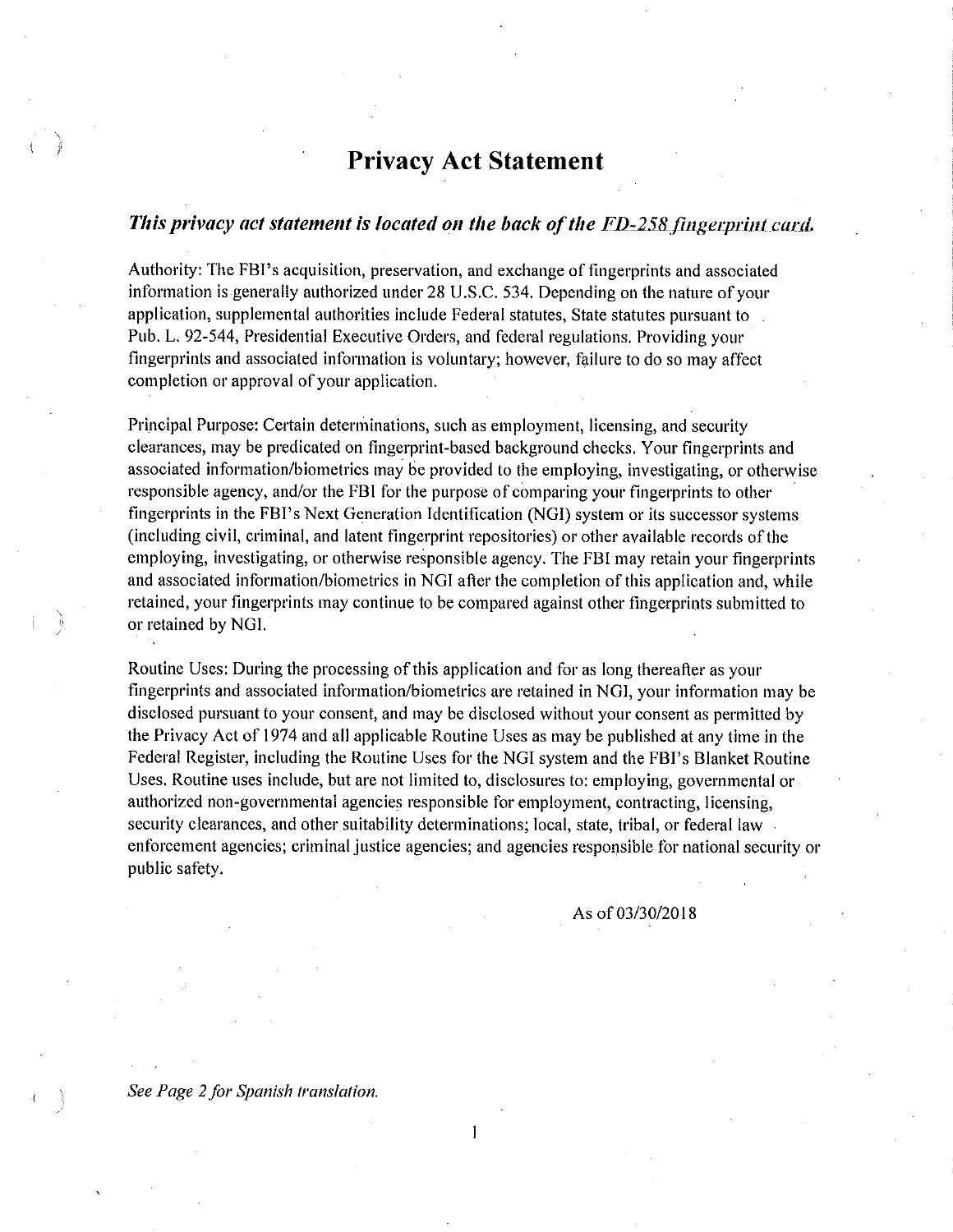# Declaracion de la Ley de Privacidad

## Esta declaración de la ley de privacidad se encuentra al dorso del  $\cdot$ FD-258 tarjeta de huellas digitales.

Autoridad: La adquisiclon, preservacion, e intercambio de huellas digitales e informacion relevante por el FBI es autorizada en general bajo la 28 U.S.C. 534. Dependiendo de la naturaleza de su solicitud, la autoridad incluye estatutos federales, estatutos estatales de acuerdo con la Pub. L. 92-544, Ordenes Ejecutivas Presidenciales, y reglamentos federates. El proveer sus huellas digitales e información relevante es voluntario; sin embargo, la falta de hacerlo podría afectar la terminación o aprobación de su solicitud.

Propósito Principal: Ciertas determinaciones, tal como empleo, licencias, y autorizaciones de seguridad, podrían depender de las investigaciones de antecedentes basados en huellas digitales. Se les podría proveer sus huellas digitales e información relevante/ biométrica a la agencia empleadora, investigadora, o responsable de alguna manera, y/o al FBI con el proposito de comparar sus huellas digitales con otras huellas digitales encontradas en el sistema Next Generation Identification (NGI) del FBI, o su sistema sucesor (incluyendo los depositos de huellas digitales latentes, criminales, y civiles) u otros registros disponibles de la agencia empleadora, investigadora, o responsable de alguna manera. El FBI podría retener sus huellas digitales e información relevante/biométrica en el NGI después de terminar esta solicitud y, mientras las mantengan, sus huellas digitales podrían continuar siendo comparadas con otras huellas digitales presentadas a o mantemdas por el NGI.

Usos Rutinarios: Durante el procesamiento de esta solicitud y mlentras que sus huellas digitales e informacion relevante/biom^trica permanezcan en el NGI, se podrfa divulgar su informacion de acuerdo a su consentlmiento, y se podrla divulgar sin su consentimiento de acuerdo a lo permitido por la Ley de Privacidad de 1974 y todos los Usos Rutinarios aplicables según puedan ser publicados en el Rcgistro Federal, incluyendo ios Usos Rutinarios para el sistema NG[ y los Usos Rutinarios Generales del FBI. Los usos rutinarios incluyen, pero no se limitan a divutgacion a: agendas empleadoras gubernamentales y no gubernamentales autorizadas responsables par emplear, contratar, licenciar, autorizaciones de seguridad, y otras determinaciones de aptitud; agencias de la ley locales, estatales, tribales, o federales; agencies de justicia penal; y agencias responsables por la seguridad nacional o seguridad pública.

 $\overline{2}$ 

A partir de 30/03/2018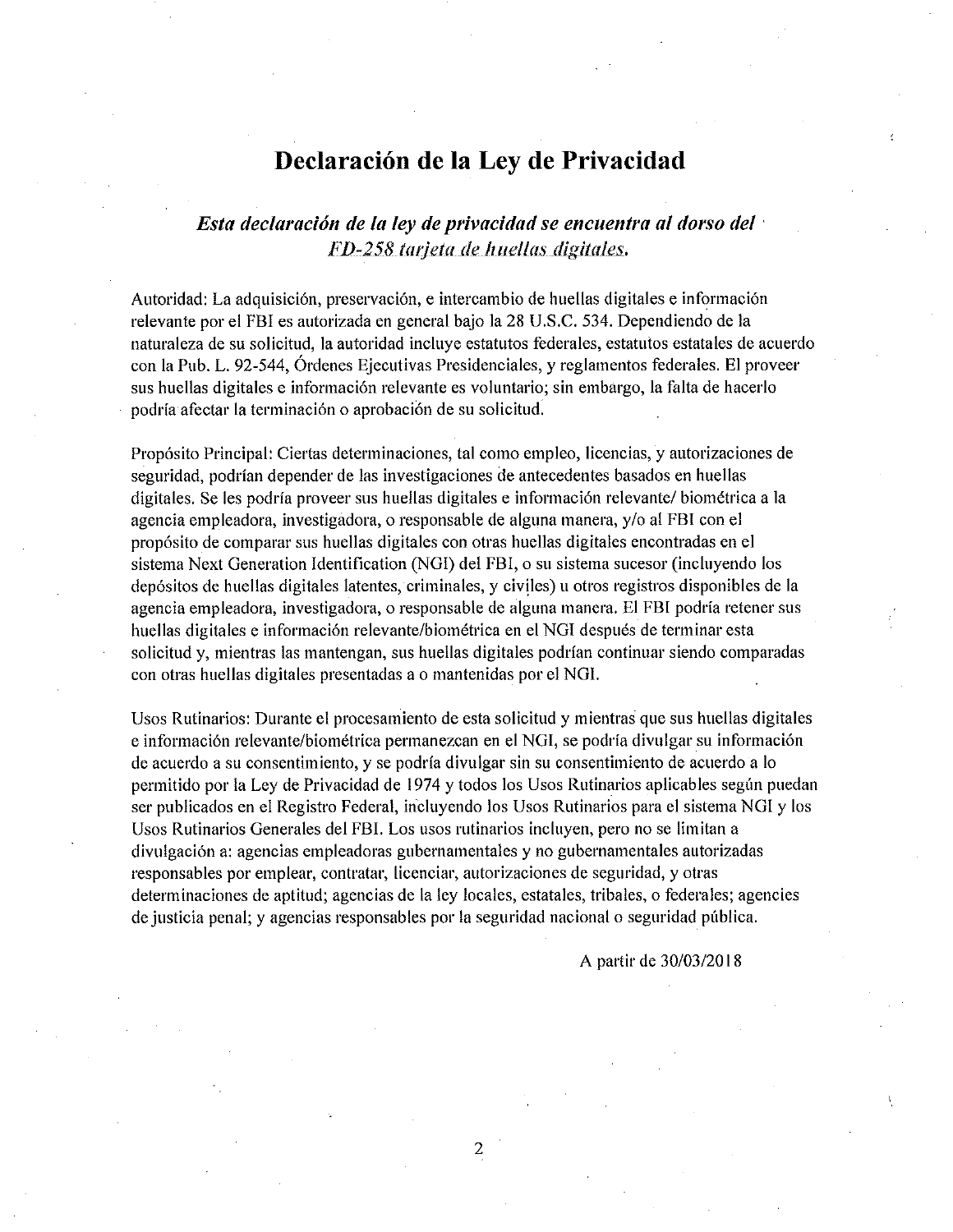### NONCRIMINAL JUSTICE APPLICANT'S PRIVACY RIGHTS

As an applicant who is the subject of a national fingerprint-based criminal history record check for a noncriminal justice purpose (such as an application for employment or a license, an immigration or naturalization matter, security clearance, or adoption), you have certain rights which are discussed below. All notices must be provided to you in writing, a These obligations are pursuant to the Privacy Act of 1974, Title 5, United States Code (U.S.C.) Section 552a, and Title 28 Code of Federal Regulations (CFR), 50.12, among other authorities.

- You must be provided an adequate written FBI Privacy Act Statement (dated 2013 or later) when you submit your fingerprints and associated personal information. This Privacy Act Statement must explain the authority for collecting your fingerprints and associated information and whether your fingerprints and associated information will be searched, shared, or retained, 2
- You must be advised in writing of the procedures for obtaining a change, correction, or update of your FBI criminal history record as set forth at 28 CFR 16.34.
- You must be provided the opportunity to complete or challenge the accuracy of the information in your FBI criminal history record (if you have such a record).
- If you have a criminal history record, you should be afforded a reasonable amount of time to correct or complete the record (or decline to do so) before the officials deny you the employment, license, or other benefit based on information in the FBI criminal history record.
- If agency policy permits, the officials may provide you with a copy of your FBI criminal history record for review and possible challenge. If agency policy does not permit it to provide you a copy of the record, you may obtain a copy of the record by submitting fingerprints and a fee to the FBI. Information regarding this process may be obtained at https://www.fbi.gov/services/cjis/identity-history-summary-checks and https://www.edo.cjis.gov.
- If you decide to challenge the accuracy or completeness of your FBI criminal history record, you should send your challenge to the agency that contributed the questioned information to the FBI. Alternatively, you may send your challenge directly to the FBI by submitting a request via https://www.edo.cjis.gov. The FBI will then forward your challenge to the agency that contributed the questioned information and request the agency to verify or correct the challenged entry. Upon receipt of an official communication from that agency, the FBI will make any necessary changes/corrections to your record in accordance with the information supplied by that agency. (See 28 CFR 16.30 through 16.34.)
- You have the right to expect that officials receiving the results of the criminal history record check will use it only for authorized purposes and will not retain or disseminate it in violation of federal statute, regulation or executive order, or rule, procedure or standard established by the National Crime Prevention and Privacy Compact Council.

 $\mathbf{I}% _{0}\left| \mathbf{I}_{1}\right|$ 

I Written notification includes electronic notification, but excludes oral notification.

<sup>&</sup>lt;sup>2</sup> https://www.fbi.gov/services/cjis/compact-council/privacy-act-statement

<sup>&</sup>lt;sup>3</sup> See 5 U.S.C. 552a(b); 28 U.S.C. 534(b); 34 U.S.C. § 40316 (formerly cited as 42 U.S.C. § 14616), Article IV(c); 28 CFR 20.21(c), 20.33(d) and 906.2(d).

See Page 2 for Spanish translation.